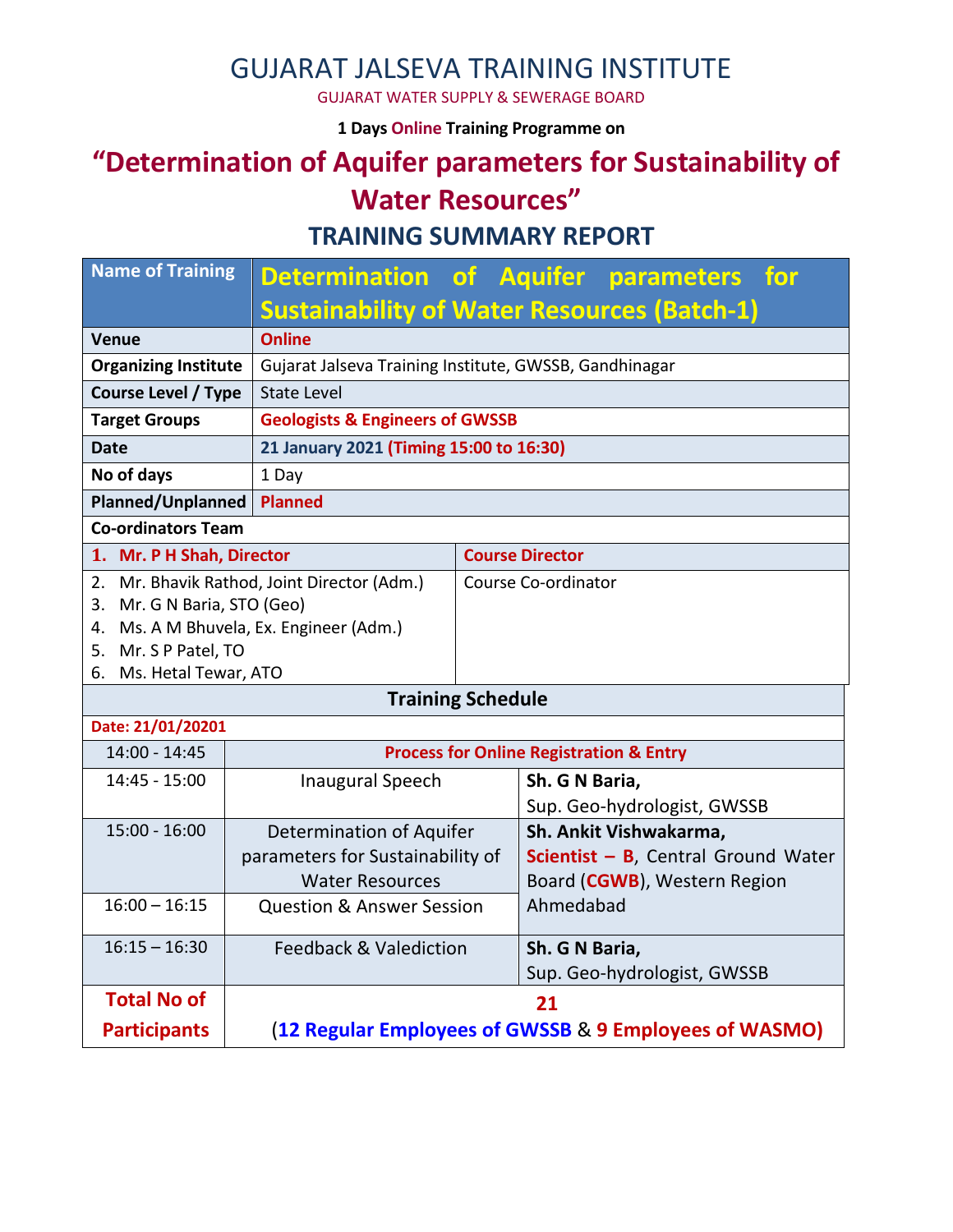## **List of Regular Employees of GWSSB**

| Sr.            | <b>CPF NO.</b> | <b>Name</b>                     | <b>Designation</b> | <b>Office &amp; Place</b> |
|----------------|----------------|---------------------------------|--------------------|---------------------------|
| No.            |                |                                 |                    |                           |
| $\mathbf{1}$   | GWSSB/9104     | ARIF RAHIMBHAI RATHOD           | Hydrologist        | PHMD, Bhavnagar           |
| $\overline{2}$ |                | ARPITA NIKUNJBHAI BHAVSAR       | AAE (M)            | PHMSD, Sayla              |
| 3              | GWSSB/3920     | <b>AVINASH NARHARILAL BHATT</b> | Geo Hydrologist    | PHMC, Vadodara            |
| 4              | GWSSB/4069     | <b>BALKRISHEN OMKARNATH</b>     | Hydrologist        | HO, Gandhinagar           |
|                |                | <b>PANDIT</b>                   |                    |                           |
| 5              | GWSSB/4017     | <b>EMANUEL ALOIS PARMAR</b>     | Hydrologist        | PHWD, Dahod               |
| 6              | GWSSB/3786     | HASHMUKHLAL VALLABHBHAI         | Hydrologist        | PHMD, Junagadh            |
|                |                | <b>GAJERA</b>                   |                    |                           |
| 7              | GWSSB/2487     | KULDEEPSINH MATBARSINH          | Hydrologist        | PHMD, Jamnagar            |
|                |                | <b>BIST</b>                     |                    |                           |
| 8              | GWSSB/10625    | NARESHKUMAR                     | Hydrologist        | PHMC, Vadodara            |
|                |                | <b>MANISHANKAR GOR</b>          |                    |                           |
| 9              | GWSSB/4447     | PRAVINSINH KIRITSINH DESAI      | Hydrologist        | PHMD, Surat               |
| 10             | GWSSB/10276    | ROHIT LALJIBHAI CHAUDHARY       | Hydrologist        | PHMD, PALANPUR            |
| 11             | GWSSB/5377     | SANJAYBHAI NARSIBHAI PATEL      | Hydrologist        | PHMD, Vadodara            |
| 12             | GWSSB/4157     | <b>VINODKUMAR JASHBHAI</b>      | Hydrologist        | PHWD, Bharuch             |
|                |                | <b>PATEL</b>                    |                    |                           |

#### **List of Employees (WASMO)**

| Sr.          | <b>Name</b>                | <b>Designation</b>             | <b>Office &amp; Place</b> |
|--------------|----------------------------|--------------------------------|---------------------------|
| No.          |                            |                                |                           |
| 1            | <b>AVISNASH GOSWAMI</b>    | Junior Geologist               | WASMO, Bhuj               |
| 2            | <b>BANDANA BUNKAR</b>      | Junior Geologist               | WASMO, Chhotaudepur       |
| $\mathbf{3}$ | DIPALKUMAR VINODBHAI PATEL | Junior Geologist               | WASMO, Vadodara           |
| 4            | <b>MAYUR JASWANI</b>       | <b>Assistant Manager (Geo)</b> | DWSU-WASMO Jamnagar       |
| 5            | NIRAJ D. SHARMA            | Junior Geologist               | WASMO, Lunawada           |
| 6            | <b>PAYAL PATEL</b>         | Geologist                      | DWSU WASMO AHMEDABAD      |
| 7            | <b>SHRAVAN SINGH</b>       | <b>Assistant Manager</b>       | DWS Unit, Kheda           |
| 8            | SURABHI V. KALUSKAR        | Junior Geologist               | WASMO, Surat              |
| 9            | <b>VINIT A. MISHRA</b>     | Junior Geologist               | WASMO, Tapi               |